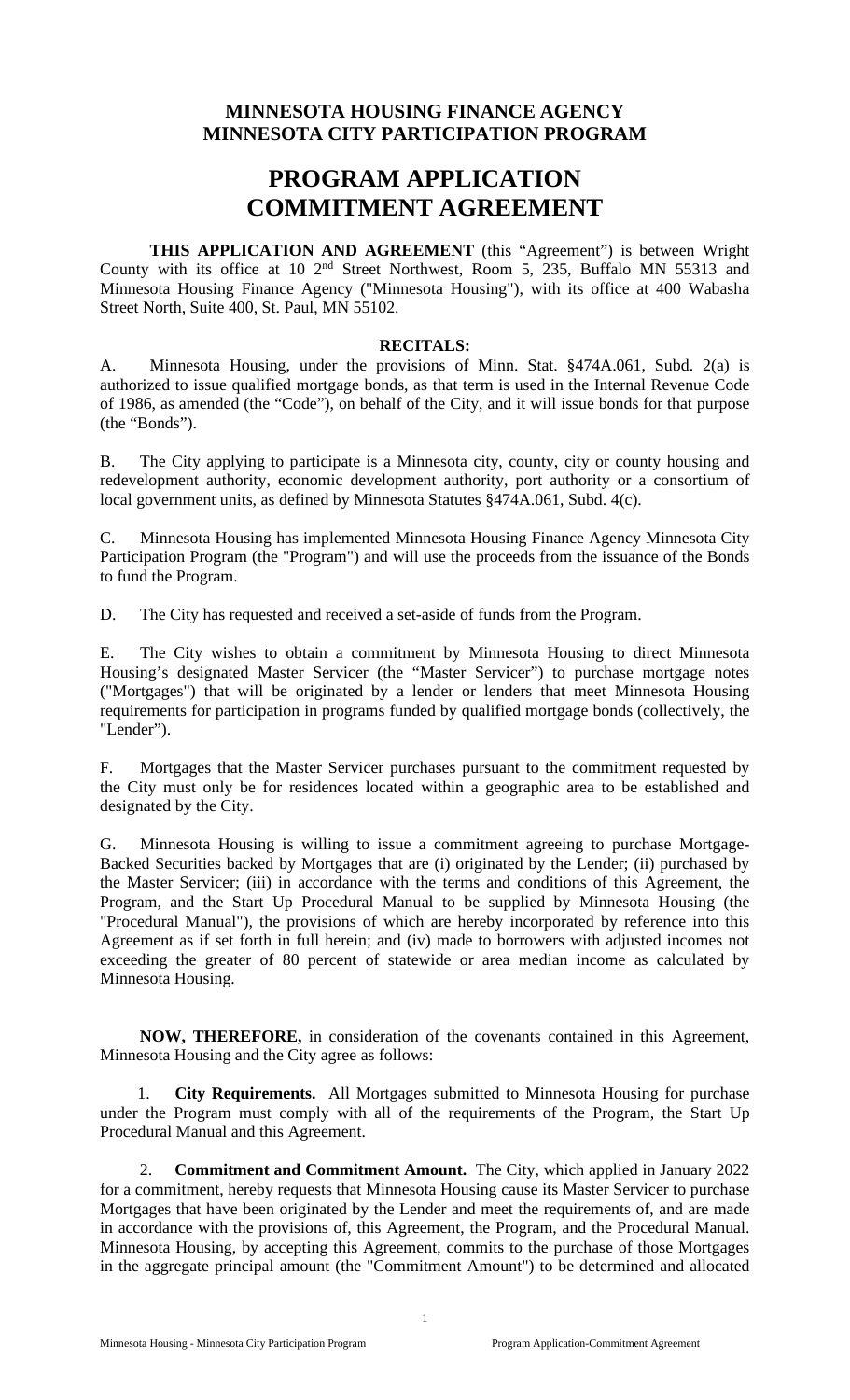by Minnesota Housing in accordance with Minnesota Statutes §474A.061, Subd. 4(d), and provided to the City.

The Master Servicer will only purchase Mortgages pursuant to this Agreement securing property that, and borrowers who, satisfy the requirements and provisions of this Agreement, the Program, and the Procedural Manual. The City acknowledges that the commitment is effective upon the approval thereof by Minnesota Housing and the delivery of a copy of this Agreement by Minnesota Housing to the City.

3. **Lender Qualifications.** Lenders must meet Minnesota Housing requirements for participation in programs funded by qualified mortgage bonds.

4. **Commitment Term.** The term of this Agreement and the City's participation in the Program (the "Commitment Term") will commence on January 16, 2022 and shall continue through November 30, 2022. This Agreement, and the City's participation in the Program, will automatically terminate, without the need for any action by either party hereto, at the end of the Commitment Term.

5. **Set-Aside Term.** The Commitment Amount will be set-aside and held by Minnesota Housing for the sole use by the City for a period of time to be established by Minnesota Housing, in its sole option and discretion, provided, however, that time period will not be less than six months (the "Set-Aside Term") commencing on a date to be selected and specified by Minnesota Housing. Minnesota Housing will notify the City in writing of the date on which the Set-Aside Term commences.

Any portion of the Commitment Amount not reserved for the purchase of qualifying Mortgages as of the end of the Set-Aside Term shall be canceled and returned to Minnesota Housing for redistribution under the Program In addition, any portion of the Commitment Amount reserved for Mortgages that are not delivered to the Master Servicer for purchase within the time period delineated in the Procedural Manual for that purchase, will be canceled and Minnesota Housing will redistribute that amount under the Program. Minnesota Housing may make any funds available to the Program at the end of the Commitment Term for mortgage loans that are eligible to be financed with proceeds of the Bonds.

6. **Commitment Fees.** There is no commitment fee payable by the City for the commitment by Minnesota Housing to the purchase by the Master Servicer of qualifying Mortgages.

7. **Purchase Price.** The purchase price of each Mortgage to be purchased by the Master Servicer pursuant to this Agreement will be as set forth in the requirements of the Procedural Manual and posted on Minnesota Housing's website.

8. **Mortgage Terms.** The terms and conditions for all Mortgages, including but not limited to the interest rate, will be set from time to time by Minnesota Housing, at its sole option and discretion, and communicated to the Lender in accordance with the procedures set forth in the Procedural Manual.

9. **Area Limitation.** Minnesota Housing, pursuant to this Agreement, is required to purchase only those Mortgages that are for residences located within a geographic area to be established and designated by the City.

10. **Servicing.** The servicing of Mortgages shall be the sole responsibility of the Master Servicer or one or more other entities that Minnesota Housing may designate in its sole discretion.

11. **Contract Documents.** The purchase by the Master Servicer of each Mortgage pursuant to Minnesota Housing's commitment is a contract consisting of this Agreement and the provisions and requirements contained in the Procedural Manual, with all amendments and supplements thereto in effect as of the date of Minnesota Housing's acceptance of this Agreement.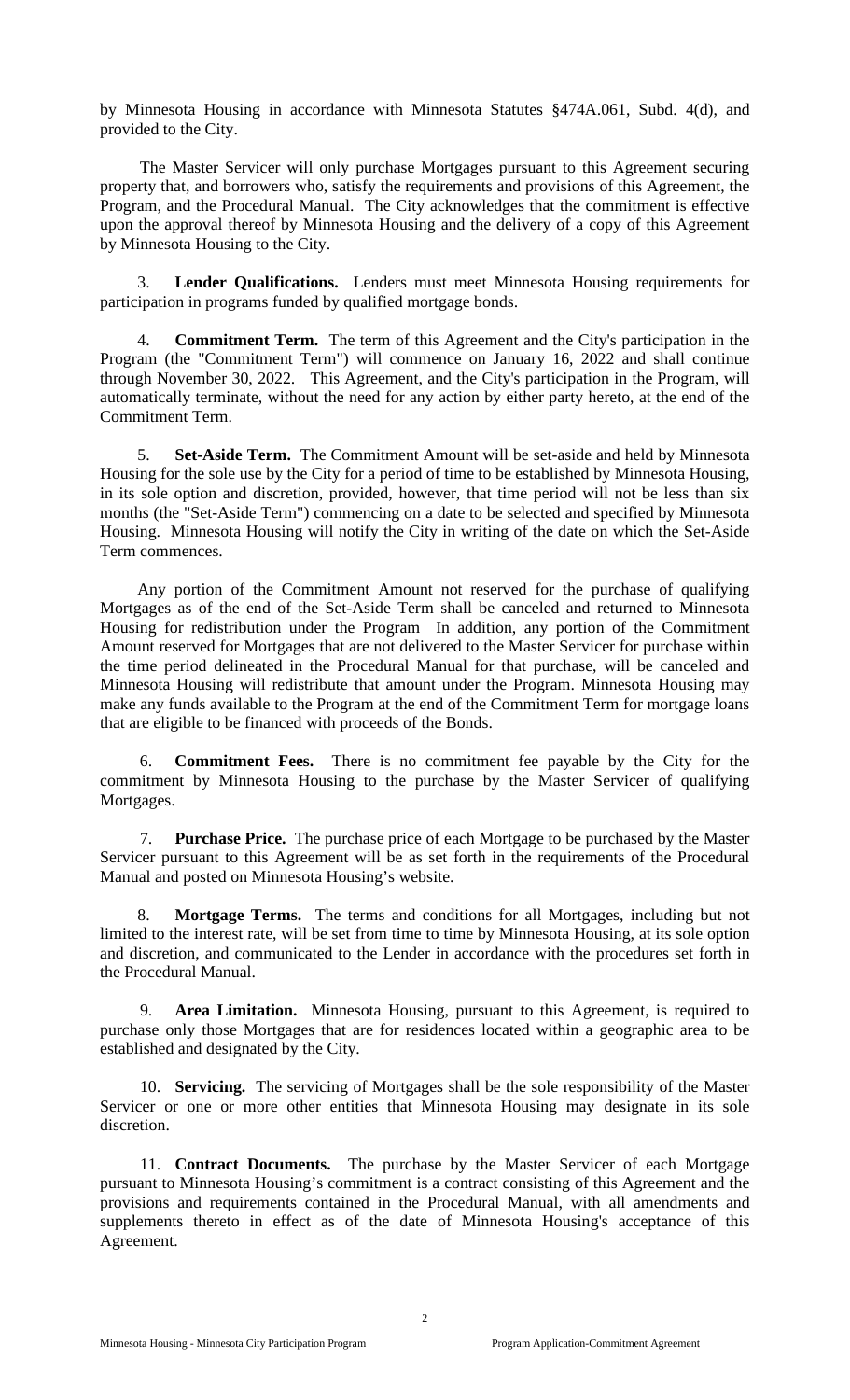12. **Paragraph Captions and Program Headings.** The captions and headings of the paragraphs of this Agreement are for convenience only and will not be used to interpret or define the provisions thereof.

13. **Applicable Law.** This Agreement is made and entered into in the State of Minnesota, and all questions relating to the validity, construction, performance and enforcement hereof will be governed by the laws of the State of Minnesota.

14. **Agreement Conditional Upon Minnesota Housing Approval.** This Agreement will be a binding obligation of Minnesota Housing upon its execution by Minnesota Housing and delivery of a copy of the same to the City; provided, however, Minnesota Housing may, in its sole option and discretion, any time on or after January 16, 2022 revoke such obligation and terminate this Agreement if the City has not fully executed and returned a fully executed original hereof to Minnesota Housing. That revocation and termination will be accomplished and evidenced by Minnesota Housing notifying the City thereof by way of a "Certified Letter - Return Receipt Requested" addressed and delivered to the City. Upon revocation and termination this Agreement will be null and void and of no force or effect.

15. **Issuance of Bonds.** The City hereby authorizes Minnesota Housing to issue, on behalf of the City, qualified mortgage bonds, as that term is used in the Code, in an amount equal to the Commitment Amount, and Minnesota Housing agrees to issue those bonds if and when federal law authorizes and Minnesota Housing deems it is economically feasible to do so.

(THE REMAINING PORTION OF THIS PAGE IS INTENTIONALLY LEFT BLANK)